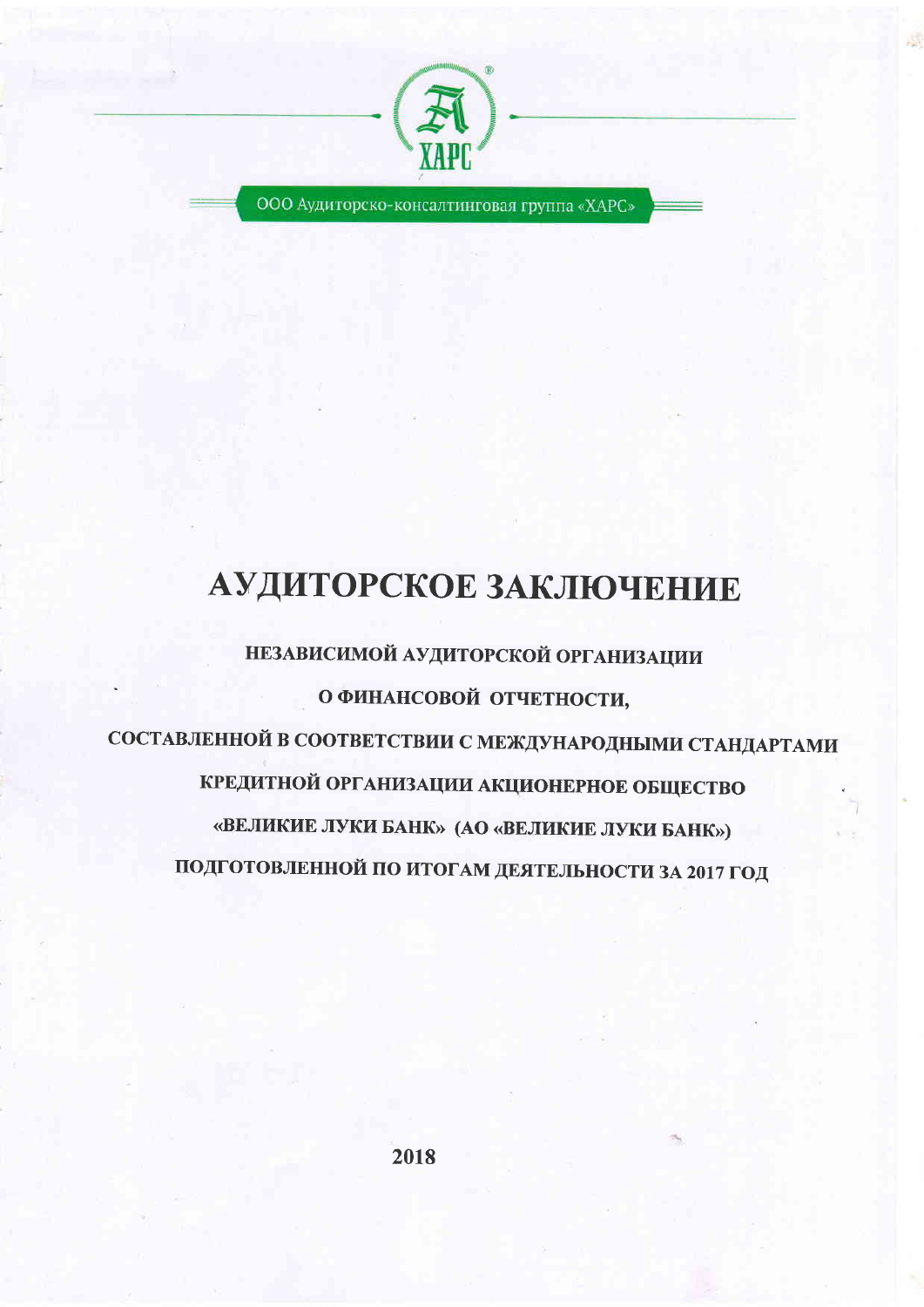Акционерам и Совету директоров кредитной организации Акционерное общество «Великие Луки банк» (АО «Великие Луки банк»)

#### **Мнение**

Мы провели аудит прилагаемой годовой финансовой отчетности кредитной организации Акционерное общество «Великие Луки банк» (сокращенное наименование - АО «Великие Луки банк») (ОГРН 1026000001774; 182110, Россия, Псковская область г. Великие Луки, ул. Комсомольская, дом 27а), состоящей из отчета о финансовом положении по состоянию на 31 декабря 2017 года и отчетов о прибылях и убытках и прочем совокупном доходе, об изменениях в собственном капитале и движении денежных средств за 2017 год, а также примечаний к годовой финансовой отчетности, состоящих из краткого изложения основных положений учетной политики и прочей пояснительной информации.

По нашему мнению, прилагаемая годовая финансовая отчетность отражает достоверно во существенных отношениях **BCCX** финансовое положение кредитной организации Акционерное общество «Великие Луки банк» (сокращенное наименование - АО «Великие по состоянию на 31 декабря 2017 года, а также её финансовые результаты Луки банк») деятельности и движение денежных средств за 2017 год в соответствии с Международными стандартами финансовой отчетности (МСФО).

#### Основание для выражения мнения

Мы провели аудит в соответствии с Международными стандартами аудита (МСА). Наша ответственность в соответствии с этими стандартами описана в разделе «Ответственность аудитора за аудит годовой финансовой отчетности» настоящего заключения. Мы являемся независимыми по отношению к аудируемому лицу в соответствии с Правилами независимости аудиторов и аудиторских организаций и Кодексом профессиональной этики аудиторов, соответствующими Кодексу ЭТИКИ профессиональных бухгалтеров, разработанному Советом по международным стандартам этики для профессиональных бухгалтеров, и нами выполнены прочие иные обязанности в соответствии с этими требованиями профессиональной этики. Мы полагаем, что полученные нами аудиторские доказательства являются достаточными и надлежащими, чтобы служить основанием для выражения нашего мнения.

#### Ключевые вопросы аудита

Ключевые вопросы аудита - это вопросы, которые, согласно нашему профессиональному суждению, являлись наиболее значимыми для нашего аудита годовой финансовой отчетности за текущий период. Эти вопросы были рассмотрены в контексте нашего аудита годовой финансовой отчетности в целом и при формировании нашего мнения об этой отчетности, и мы не выражаем отдельного мнения об этих вопросах. В отношении из указанного ниже вопроса наше описание того, как соответствующий вопрос был рассмотрен в ходе нашего аудита, приводится в этом контексте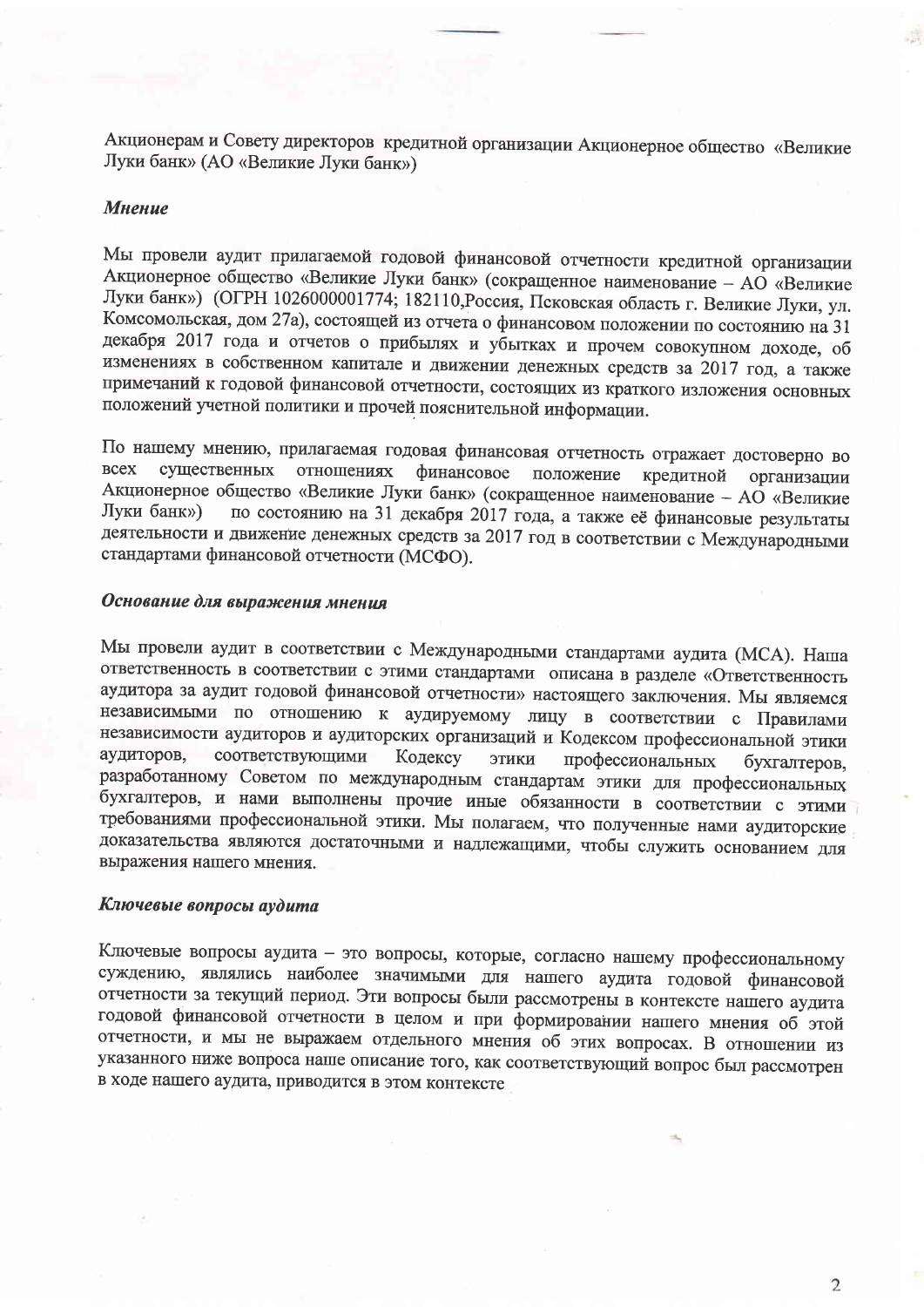Ключевой вопрос аудита

#### Как соответствующий вопрос был рассмотрен в ходе аудита

Резервы под обесценение кредитов, дебиторской задолженности и средств в других банках

| Наша<br>стратегия аудита в<br>отношении           |
|---------------------------------------------------|
| процесса создания резервов под обесценение        |
| кредитов, дебиторской задолженности и             |
| средств в других банках была основана на          |
| оценке методики расчета резерва на предмет        |
| ее соответствия требованиям Банка России.         |
| Наши аудиторские процедуры включали в             |
| себя выборочное тестирование исходных             |
| данных и оценка организационной системы и         |
| эффективности средств контроля данных,            |
| используемых для расчета обесценения, а           |
| также самого расчета обесценения. Целью           |
| проведения<br>аудиторских<br>процедур<br>$\bf{B}$ |
| отношении<br>средств<br>контроля<br>было          |
| установление их надежности.                       |
| При<br><b>9TOM</b><br>работа<br>наша<br>включала  |
| сравнительный анализ Банком в расчетах            |
| допущений с<br>другими известными<br>нам          |
| практиками,<br>прочие<br>аналитические            |
| процедуры.                                        |
|                                                   |
|                                                   |

#### Ответственность руководства и членов совета директоров аудируемого лица за годовую финансовую отчетность

Руководство несет ответственность за подготовку и достоверное представление данной годовой финансовой отчетности в соответствии с МСФО и за систему внутреннего контроля, которую руководство считает необходимой для подготовки годовой финансовой отчетности, не содержащей существенных искажений вследствие недобросовестных действий или ошибок.

При подготовке годовой финансовой отчетности руководство несет ответственность за оценку способности аудируемого лица продолжать непрерывно свою деятельность, за раскрытие в соответствующих случаях сведений, относящихся к непрерывности деятельности, и за составление отчетности на основе допущения о непрерывности деятельности, за исключением случаев, когда руководство намеревается ликвидировать аудируемое лицо, прекратить ее деятельность или когда у него отсутствует какая-либо иная реальная альтернатива, кроме ликвидации или прекращения деятельности.

Члены совета директоров несут ответственность за надзор за подготовкой годовой финансовой отчетности аудируемого лица.

## Ответственность аудитора за аудит годовой финансовой отчетности

Наша цель состоит в получении разумной уверенности в том, что годовая финансовая отчетность не содержит существенных искажений вследствие недобросовестных действий

 $\overline{\mathbf{3}}$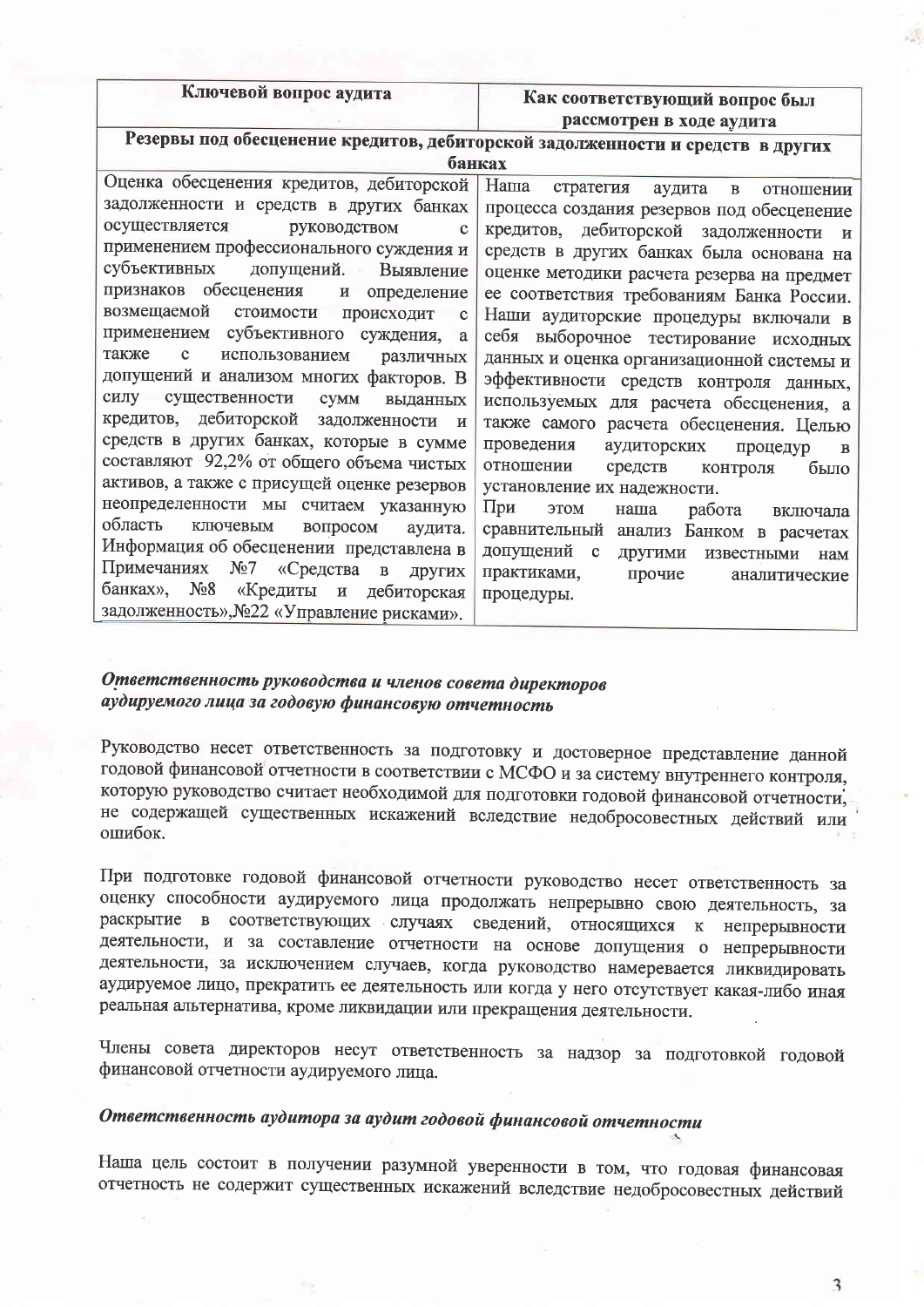или ошибок, и в составлении аудиторского заключения, содержащего наше мнение. Разумная уверенность представляет собой высокую степень уверенности, но не является гарантией того, что аудит, проведенный в соответствии с МСА, всегда выявляет существенные искажения при их наличии. Искажения могут быть результатом недобросовестных действий или ошибок и считаются существенными, если можно обоснованно предположить, что в отдельности или в совокупности они могут повлиять на экономические решения пользователей, принимаемые на основе этой годовой финансовой отчетности.

В рамках аудита, проводимого в соответствии с МСА, мы применяем профессиональное суждение и сохраняем профессиональный скептицизм на протяжении всего аудита. Кроме того, мы выполняем следующее:

а) выявляем и оцениваем риски существенного искажения годовой финансовой отчетности вследствие недобросовестных действий или ошибок; разрабатываем и проводим аудиторские процедуры в ответ на эти риски; получаем аудиторские доказательства, являющиеся достаточными и надлежащими, чтобы служить основанием для выражения нашего мнения. Риск необнаружения существенного искажения в результате недобросовестных действий выше, чем риск необнаружения существенного искажения в результате ошибки, так как недобросовестные действия могут включать сговор, подлог, умышленный пропуск, искаженное представление информации или действия в обход системы внутреннего контроля;

б) получаем понимание системы внутреннего контроля, имеющей значение для аудита, с целью разработки аудиторских процедур, соответствующих обстоятельствам, но не с целью выражения мнения об эффективности системы внутреннего контроля аудируемого лица;

в) оцениваем надлежащий характер применяемой учетной политики, обоснованность бухгалтерских оценок и соответствующего раскрытия информации, подготовленного руководством аудируемого лица:

г) делаем вывод о правомерности применения руководством аудируемого лица допущения о непрерывности деятельности, а на основании полученных аудиторских доказательств вывод о том, имеется ли существенная неопределенность в связи с событиями или условиями, в результате которых могут возникнуть значительные сомнения в способности аудируемого лица продолжать непрерывно свою деятельность. Если мы приходим к выводу о наличии существенной неопределенности, мы должны привлечь внимание в нашем аудиторском заключении к соответствующему раскрытию информации в годовой финансовой отчетности или, если такое раскрытие информации является ненадлежащим, модифицировать наше мнение. Наши выводы основаны на аудиторских доказательствах, полученных до даты нашего аудиторского заключения. Однако будущие события или условия могут привести к тому, что аудируемое лицо утратит способность продолжать непрерывно свою деятельность;

д) проводим оценку представления годовой финансовой отчетности в целом, ее структуры и содержания, включая раскрытие информации, а также того, представляет ли годовая финансовая отчетность лежащие в ее основе операции и события так, чтобы было обеспечено их достоверное представление.

Мы осуществляем информационное взаимодействие с членами совета директоров аудируемого лица, доводя до их сведения, помимо прочего, информацию о запланированном объеме и сроках аудита, а также о существенных замечаниях по результатам аудита, в том числе о значительных недостатках системы внутреннего контроля, которые мы выявляем в процессе аудита.

Мы также предоставляем членам совета директоров аудируемого лица заявление о том, что мы соблюдали все соответствующие этические требования в отношении независимости и информировали этих лиц обо всех взаимоотношениях и прочих вопросах, которые можно

 $\overline{4}$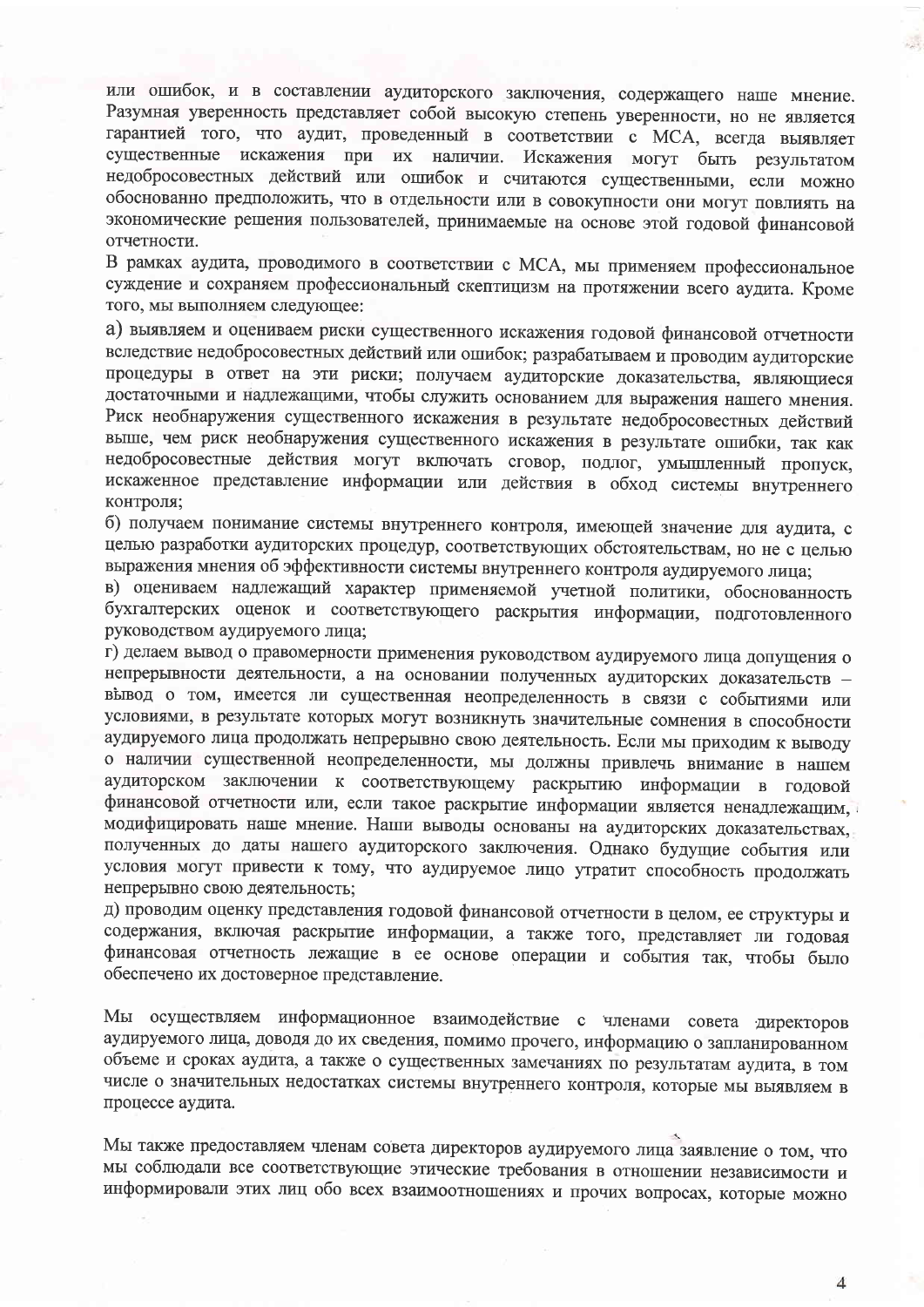обоснованно считать оказывающими влияние на независимость аудитора, а в необходимых случаях - о соответствующих мерах предосторожности.

Из тех вопросов, которые мы довели до сведения членов совета директоров аудируемого лица, мы определили вопросы которые были наиболее значимы для аудита годовой финансовой отчетности за текущий период и, следовательно, являются ключевыми вопросами аудита.

Мы описываем эти вопросы в нашем аудиторском заключении, кроме случаев, когда публичное раскрытие информации об этих вопросах запрещено законом или нормативным актом, или когда в крайне редких случаях мы приходим к выводу о том, что информация о каком-либо вопросе не должна быть сообщена в нашем заключении, так как можно обоснованно предположить, что отрицательные последствия сообщения такой информации превысят общественно значимую пользу от ее сообщения.

### Отчет о результатах проверки в соответствии с требованиями Федерального закона от 2 декабря 1990 г. № 395-I «О банках и банковской деятельности»

Руководство Банка несет ответственность за выполнение Банком обязательных нормативов, установленных Банком России, а также за соответствие внутреннего контроля и организации систем управления рисками Банка требованиям, предъявляемым Банком России к таким системам.

В соответствии со статьей 42 Федерального закона от 2 декабря 1990 года № 395-I «О банках и банковской деятельности» в ходе аудита годовой бухгалтерской (финансовой) отчетности Банка за 2017 год мы провели проверку:

выполнения Банком по состоянию на 1 января 2018 года обязательных нормативов, установленных Банком России;

соответствия внутреннего контроля и организации систем управления рисками Банка требованиям, предъявляемым Банком России к таким системам.

Указанная проверка ограничивалась такими выбранными на основе нашего суждения процедурами, как запросы, анализ, изучение документов, сравнение утвержденных Банком требований, порядка и методик с требованиями, предъявляемыми Банком России, а также пересчет и сравнение числовых показателей и иной информации.

В результате проведенной нами проверки установлено следующее:

1) в части выполнения Банком обязательных нормативов, установленных Банком России:

значения установленных Банком России обязательных нормативов Банка по состоянию на 1 января 2018 года находились в пределах лимитов, установленных Банком России.

Мы не проводили каких-либо процедур в отношении данных бухгалтерского учета Банка, кроме процедур, которые мы сочли необходимыми для целей выражения мнения о том, отражает ли годовая бухгалтерская (финансовая) отчетность Банка достоверно во всех существенных отношениях его финансовое положение по состоянию на 1 января 2018 года, финансовые результаты его деятельности и движение денежных средств за 2017 год в соответствии с российскими правилами составления годовой бухгалтерской (финансовой) отчетности кредитными организациями;

2) в части соответствия внутреннего контроля и организации систем управления рисками Банка требованиям, предъявляемым Банком России к таким системам:

а) в соответствии с требованиями и рекомендациями Банка России по состоянию на 31 декабря 2017 года служба внутреннего аудита Банка подчинена и подотчетна совету директоров Банка, подразделения управления рисками Банка не были подчинены и не были подотчетны подразделениям, принимающим соответствующие риски. руководители службы внутреннего аудита и подразделения управления рисками Банка

5